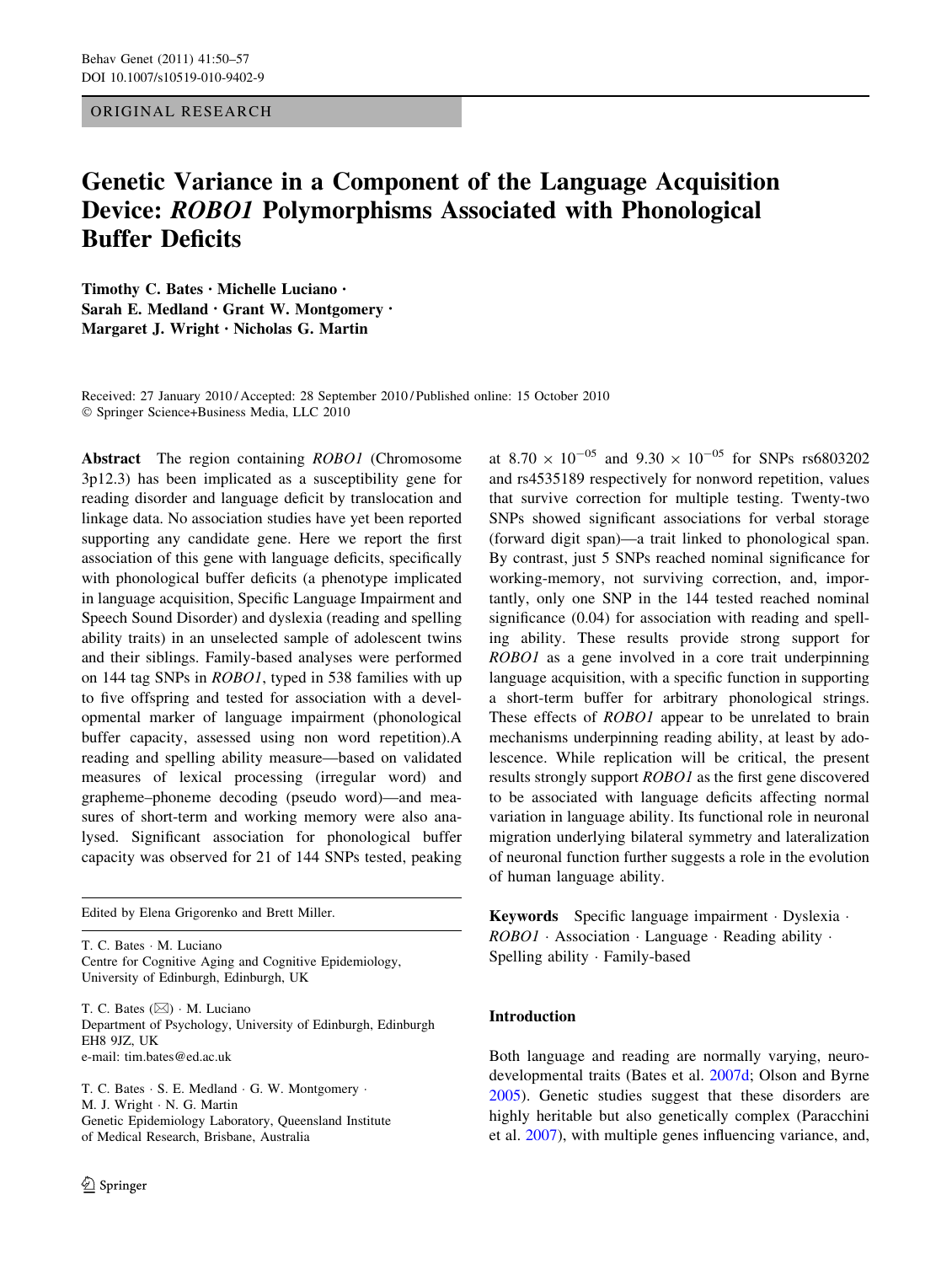likely, some genes with generalist effects influencing a broad range of cognitive ability (Kovas and Plomin [2006\)](#page-7-0)—corresponding to the genetic basis of what Spearman termed g. These studies also show a considerable specificity of gene effects, restricted to particular components of cognition in language and dyslexia (Bates et al. [2007a](#page-6-0)). Importantly for theories of neurodevelopmental variation, the same genes appear to account for both normal variation and the majority of disorder (Bates et al. [2007b,](#page-6-0) [c](#page-6-0), [d](#page-6-0); Plomin et al. [2007](#page-7-0)).

To date, molecular research has been considerably more successful for dyslexia than language impairment, with some dozen regions implicated by linkage studies in both affected (Fisher et al. [2002;](#page-7-0) Paracchini et al. [2007\)](#page-7-0) and normally varying (Bates et al. [2007b](#page-6-0)) samples. Support for specific genes, namely, *KIAA0319* (Cope et al. [2005](#page-6-0); Luciano et al. [2007;](#page-7-0) Paracchini et al. [2008](#page-7-0)), DCDC2 (Lind et al. [2009](#page-7-0); Meng et al. [2005;](#page-7-0) Schumacher et al. [2006](#page-7-0)), and DYX1C1 (Bates et al. [2009a](#page-6-0); Dahdouh et al. [2009](#page-6-0)) has also been found. To date for language impairment one gene, FOXP2, is indicated as causing a Mendelian form of language and speech disorder, and with no apparent mutations in this gene affecting either Specific Language Impairment (SLI) cases outside the affected family or normal variation in language (Newbury et al. [2002\)](#page-7-0). A second candidate has been reported—CNTNAP2—which may affect nonword repetition (Vernes et al. [2008\)](#page-7-0). Other genes under selection in human evolution have been implicated in language evolution (Dediu and Ladd [2007\)](#page-7-0), but have yet to be linked to particular language phenotypes (Bates et al. [2008\)](#page-6-0).

Here we focus on the peri-centromeric region of chromosome 3, implicated in language function by four independent groups studying diverse populations. A Finnish pedigree study first implicated a 34-megabase region on C312p identified as being transmitted in the majority of affected individuals in a four-generation family segregating developmental dyslexia in an autosomal-dominant fashion (Nopola-Hemmi et al. [2001\)](#page-7-0). Fisher et al. next reported evidence for linkage in this region in UK and US samples selected for dyslexia (Fisher et al. [2002\)](#page-7-0) and Bates et al. using an unselected Australian twin sample also supported linkage at 3p12 to a broad dyslexia phenotype (Bates et al. [2007b\)](#page-6-0). Importantly for understanding the phenotype underlying this linkage signal, a fourth report using a US sample selected for Speech Sound Disorder (SSD) (rather than dyslexia) also found strong support for linkage in this region (Stein et al. [2004\)](#page-7-0). In this latter case, the phenotype most strongly implicated was reception and storage of phonological information (markers D32465 empirical  $P = 2 \times 10^{-5}$ , and D3S3716, empirical  $P = 4.6 \times 10^{-4}$ ). Within this domain the critical phenotype appeared to be nonword repetition. Turning back to original reports (Nopola-Hemmi et al. [2000](#page-7-0), [2001](#page-7-0)) the critical phenotypes linked to the C3 translocation were not dyslexia per se, but rather involved short-term memory (linked to nonword repetition), phonological awareness (possibly reliant on adequate phonological storage), and phonological naming (an articulatory task similar to that found to be linked to C3p12 by Stein et al. [\(2004](#page-7-0))). Evidence to date, then, is compatible with a gene or genes in the C3p12 region being linked to either or both of dyslexia and SLI/SSD. Difficulties in reading have been argued to follow as a consequence of SSD (Pennington and Lefly [2001](#page-7-0)), and it may be that damage to some, if not all mechanisms implicated in language acquisition has wide-spread effects on communication, manifesting in the severe dyslexia seen by Nopola-Hemmi et al. in their Finnish pedigree study.

As the search in this region turned to candidate genes, attention focused on ROBO1 as a candidate dyslexia gene (Hannula-Jouppi et al. [2005\)](#page-7-0); it was initially suggested as being disrupted by the  $t(3,8)(p12;q11)$  translocation (Hannula-Jouppi et al. [2005](#page-7-0)), and was located in the region implicated in linkage scans for SSD (Stein et al. [2004\)](#page-7-0) and dyslexia (Nopola-Hemmi et al. [2001\)](#page-7-0). ROBO1 is involved in bilateral symmetry of the nervous system due to its influence on axons that project across the midline in their migration along long distance chemo-gradients. A member of a family of similar genes (cf. Barber et al. [2009](#page-6-0)), ROBO1 has roles in both axon guidance and neuronal precursor guidance (Andrews et al. [2006](#page-6-0)), and is mediated by SLIT-family proteins (Andrews et al. [2008](#page-6-0)).

Several lines of evidence thus prompted us to explore the possibility that the ROBO1 gene is related not to the core phenotypes of reading—lexical storage and grapheme-phoneme decoding—but rather to core traits underpinning language acquisition. Firstly, studies of SSD implicate phonological storage as a core phenotype linked to the DYX5 region (Stein et al. [2004\)](#page-7-0), and this is supported by the phonological basis of many phenotypes affected by a disrupting translocation in ROBO1 (Nopola-Hemmi et al. [2000,](#page-7-0) [2001](#page-7-0)). Secondly, the mechanism of ROBO1 is distinct from that of other neuronal migration genes implicated in dyslexia, which have been shown to affect shorter-range migration and do not involve symmetry (Galaburda et al. [2006;](#page-7-0) LoTurco and Bai [2006\)](#page-7-0). Third, the finding that ROBO1 is implicated in disorders involving language deficits (Anitha et al. [2008](#page-6-0)) provides direct support for a role in language. Here we hypothesized that the nonword repetition measure of the phonological buffer mechanism (Gathercole [2006\)](#page-7-0) has evolved as a component in a language acquisition device (Baddeley et al. [1998\)](#page-6-0) and will be associated with *ROBO1* function but not directly with reading and spelling ability or manipulation of working memory.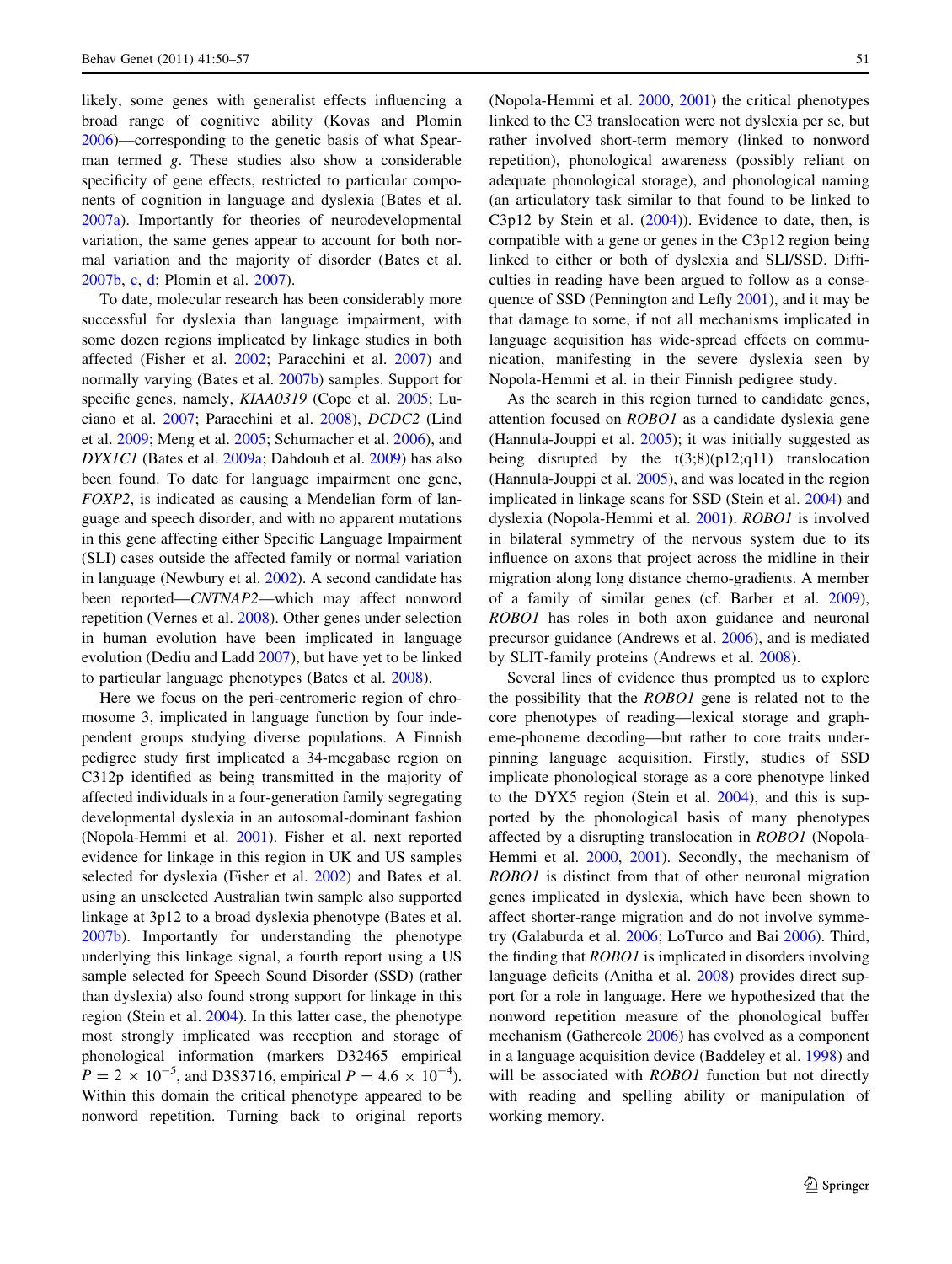#### Methods and materials

### Subjects

Twins were initially recruited from primary schools in the greater Brisbane area, by media appeals and word of mouth, as part of ongoing studies of melanoma risk factors and cognition (McGregor et al. [1999;](#page-7-0) Wright et al. [2001](#page-7-0)). Data were also gathered from non-twin siblings of twins, with families comprising up to five siblings (including twins). There were two waves to this study: the first in which reading and spelling measures were collected and the second in which language measures (including short term memory) were added to the existing test battery. Exclusion criteria were parental report of significant head injury, neurological or psychiatric illness, substance abuse or dependence, or current use of psychoactive medication in either twin. Participants had normal or correctedto-normal vision (better than 6/12 Snellen equivalent).

Data were available for 1177 individuals (1111 for the language assessment) with relevant phenotype and genotyping data. In the case of the reading phenotype, this comprised 538 families, and 136 MZ pairs, 343 DZ twin pairs and a further 11 triplets ranging in age from 12.3 to 25.1 years (mean = 17.9,  $SD = 2.9$ ), 54.5% of whom were female. Numbers were slightly lower for the language phenotype (1111 individuals, 505 families, 126 MZ and 326 DZ pairs, and 9 triplets, mean age 20.1 (SD = 3.4), again 54.5% female).

The sample is 98% Caucasian by self-report, predominantly Anglo-Celtic  $(\sim 82\%)$  and is typical of the Queensland population on a range of traits including intellectual ability (Schousboe et al. [2003](#page-7-0)). Blood samples were collected at the end of testing sessions from participants and if possible from their parents. Zygosity was initially based on self-report and revised where necessary using the genotyping results. Ethical approval for this study was received from the Human Research Ethics Committee, Queensland Institute of Medical Research. Written informed consent was obtained from each participant and their parent/guardian (if younger than 18 years) prior to phenotype and blood collection.

# Measures

A quantitative measure of reading and spelling ability was formed as the principal component of the Irregular-word and non-word scales for reading and for spelling assessed using the CORE (Bates et al. [2004\)](#page-6-0), a reliable 120-word extended version of the Castles and Coltheart [\(1993](#page-6-0)) test with additional items included to increase the difficulty level for an older sample. The SLI endophenotype of phonological storage efficiency was assessed using a standardised battery combining scores on the Gathercole et al. ([1994\)](#page-7-0) and Dollaghan and Campbell [\(1998](#page-7-0)) measures of nonword repetition, a heritable trait, previously linked to at least two genetic loci involved in specific language impairment (SLI Consortium [2004\)](#page-7-0). Also included were the WAIS III (Wechsler [1997\)](#page-7-0) Digit-Span Forwards task, as a measure of verbal short-term memory and letter number sequencing task as a measure of working memory.

Scores on the nonword repetition (NWR) tasks were normally distributed, and were simply standardized and summed to produce a composite measure of phonological memory. Each of the three reading sub-tests and three spelling tests were calculated as a simple sum of correct items and were Box–Cox (Box and Cox [1964\)](#page-6-0) transformed to normalize their distributions. Intelligence was used as a covariate in all cases, as controlling for general cognitive ability has been shown to increase sensitivity for reading ability (Luciano et al. [2007](#page-7-0)). Because scores on the verbal IQ are confounded with reading ability, performance IQ was used as a covariate, using performance scales from the Multidimensional Aptitude Battery (Jackson [1984\)](#page-7-0) completed by subjects as close as possible to their 16th birthday (siblings were a year older on average than twins at time of testing). Therefore, some participants will have been tested on IQ several years before or after their reading and language measures were collected; but note that IQ is a very stable trait. The distribution of performance IQ was normal (mean 113, SD 16.2; range: 64–151) and no exclusions were made for participants with low IQ.

## Genotyping

DNA was extracted from blood samples and genotyped with Illumina 610K chips. Data-checking procedures were based on exclusion of unreliable samples and SNPs, as described in Benyamin et al. ([2009\)](#page-6-0). These included deviation from Hardy–Weinberg equilibrium at  $P < 10^{-6}$ , minor allele frequency  $\leq 0.01$ , and Mendelian errors. Subjects found to be of non-European ancestry by principal components analysis of the genotyping data were also excluded. One hundred and sixty-six tag SNPs covering the ROBO1 region were selected via Tagger (de Bakker et al. [2005](#page-7-0)). Of these, 144 were available on the chip and passed quality checks.

Association analysis of SNPs in the ROBO1 region was conducted using MERLIN (Chen and Abecasis [2007](#page-6-0)). These analyses model the additive genotypic effect at each SNP as a fixed effect in the means model. These analyses concurrently account for the relatedness among participants by explicitly modeling the covariance structure assuming an AE background genetic model. These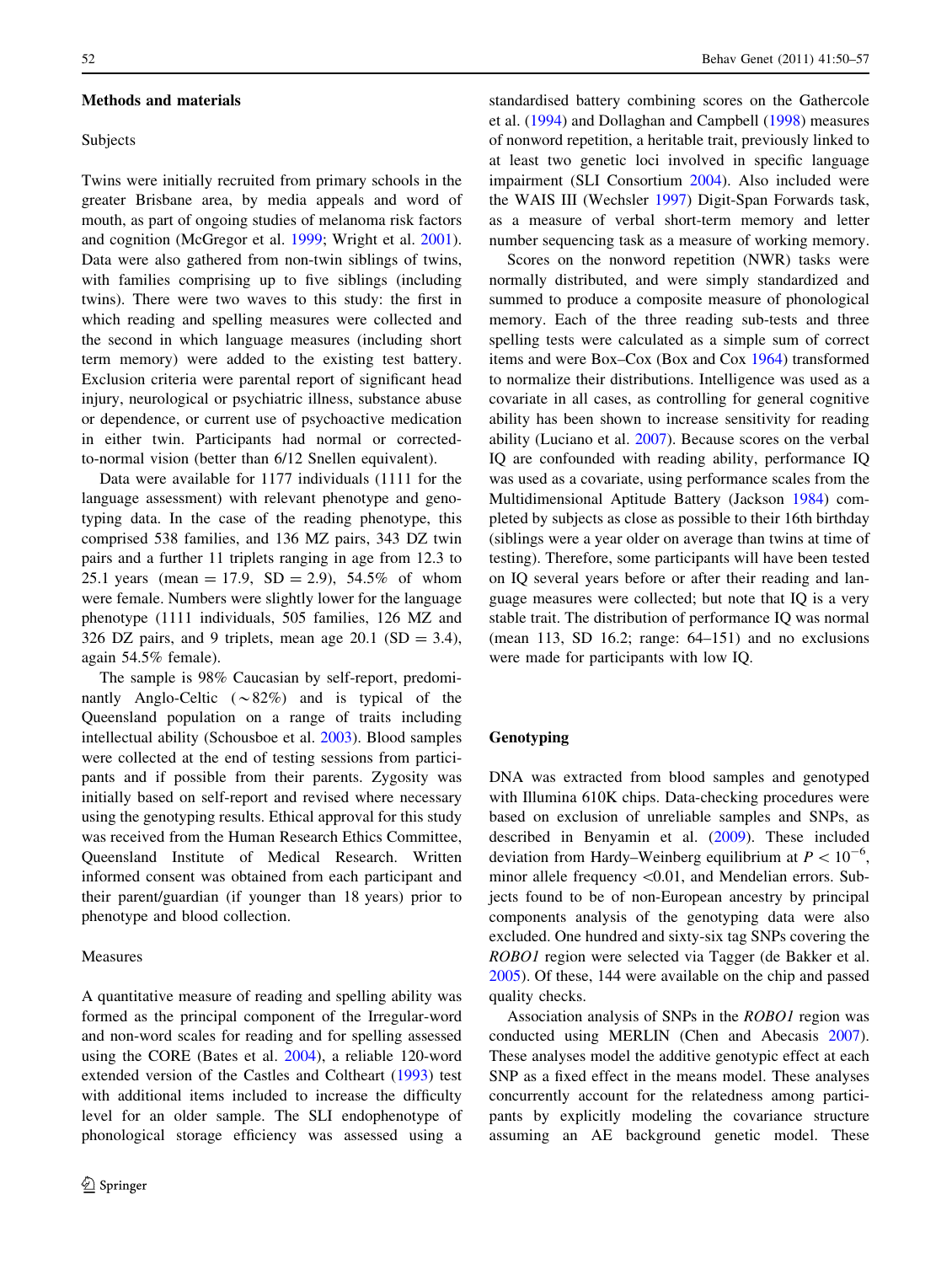analyses also included adjustments for the fixed effects of age (and age squared), sex, performance IQ, and tester within the means model.

For monozygotic twin pairs the mean for the two participants was used in preference to the random selection of one member of the pair, this has the effect of increasing the test measurement reliability. Visualization and annotation of the genome-wide association results—focusing only on the ROBO1 SNPs identified by Tagger—were performed in WGA Viewer (Ge et al. [2008\)](#page-7-0). Other analyses (correlations, estimation of genotypic means) were done using R (R Development Core Team [2009\)](#page-7-0).For a SNP explaining 1% of variance in our traits, under an additive model and against a background sibling correlation of  $\sim 0.30$ , we have  $>95\%$  power ( $\alpha = 0.05$ ) to detect association for a SNP with minor allele frequency above 0.05 (Purcell et al. [2003\)](#page-7-0). Three SNPs had frequencies  $\langle 5\%$  (rs324755, 0.018; rs9839572, 0.018; rs11925648, 0.025). Power for these SNPs was 0.87 for a 1% effect (0.99 for a 2% effect). Effects of multiple testing are critical in association studies. Therefore significance levels were controlled using matSpD to identify independent SNPs within the ROBO1 gene (Nyholt [2004\)](#page-7-0).

# Results

#### Descriptive

The physical locations of the SNPs (and their inter-marker linkage disequilibrium) are shown in Fig. 1.

SNPs with nominal  $P$  values < 0.05 for association with the NWR phenotype are listed in Table [1](#page-4-0). A schematic of

Fig. 1 *ROBO1* linkage disequilibrium plot centered on SNP rs6803202. Figure generated using SNAP (Johnson et al. [2008](#page-7-0))

chromosome 3 showing the location of ROBO1 and the association values of all 144 tested SNPs for NWR is shown in Fig. [2.](#page-4-0) As can be seen, 21 SNPs exceeded nominal significance, with two—rs6803202 and rs4535189 reaching values surviving correction for multiple testing  $(P 8.70 \times 10^{-05} \text{ and } 9.30 \times 10^{-05} \text{ respectively}).$ 

Results of association testing for digit-span forward are shown in Table [2](#page-5-0) for the 22 SNPs reaching nominal significance with three SNPs achieving *P*-values  $\leq 0.0006$ , including rs7653197 which was significant for NWR. Both the top two SNPs associated with NWR were also significant for digits-forward.

Finally, the top-10 SNPs for association with reading and spelling ability and with working memory are shown in Table [3.](#page-5-0) For working memory, five SNPs had nominal *P*-values  $\lt$  0.05, including rs333491 with *P* of 0.004 for working memory. By contrast, for reading, only one SNP in the 144 tested was even nominally significant. No SNPs for either trait survived correction for multiple testing.

## Discussion

Based on translocation and association data, and its role in bilateral asymmetry and neuronal migration, we examined the association of SNPs in ROBO1 with theoretically motivated measures of language impairment, reading and spelling ability, and short-term verbal information storage and manipulation in a large sample representative of the general population.

Significant support was found for association of ROBO1 polymorphisms with phonological buffer capacity peaking

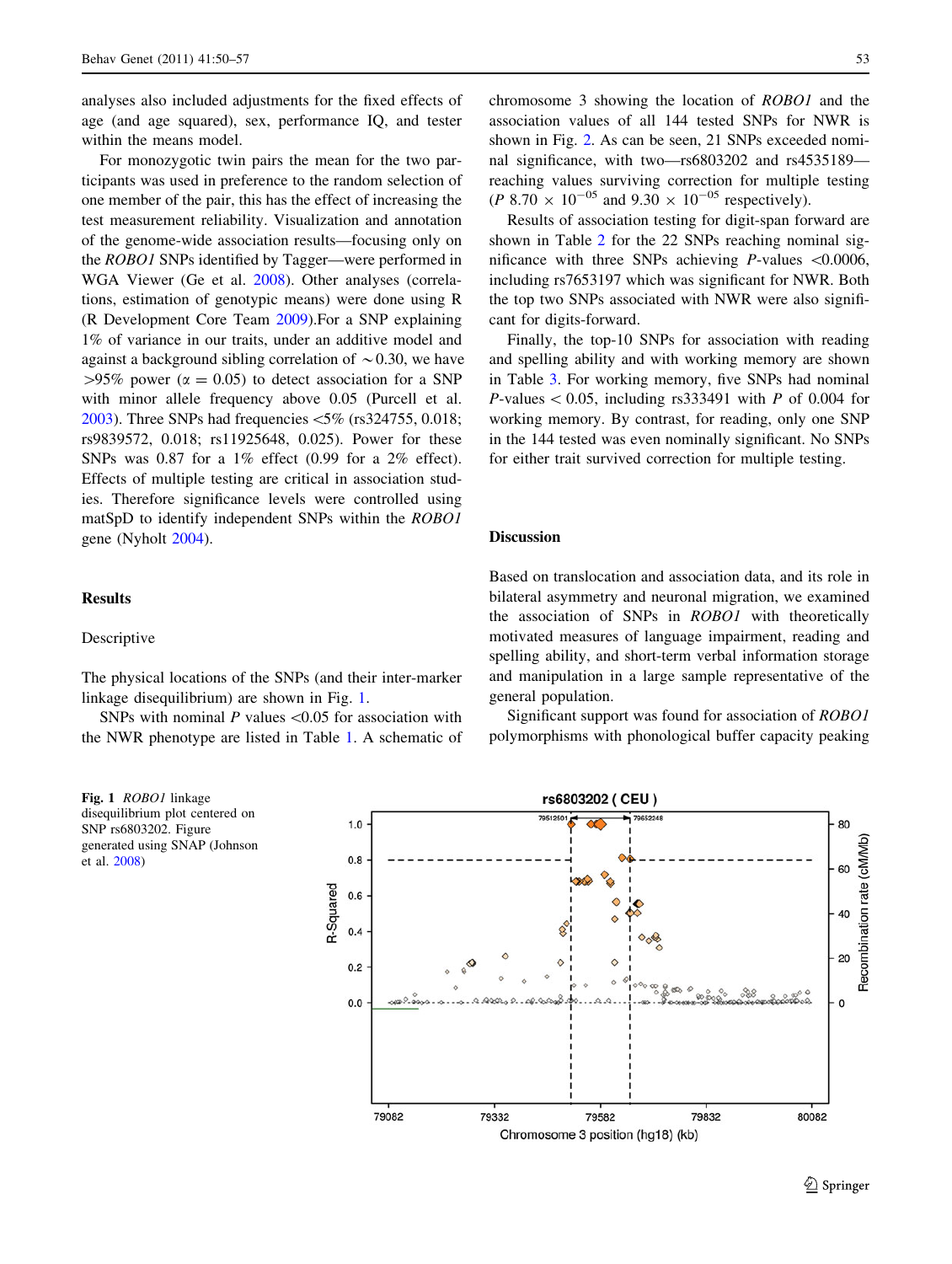Table 1 Nominally significant associations of polymorphisms in ROBO1 to nonword repetition

|                | <b>SNP</b> | Location | P value                | Allele | Ancestral<br>allele |
|----------------|------------|----------|------------------------|--------|---------------------|
| 1              | rs6803202  | 79499153 | $8.70 \times 10^{-05}$ | C/T    | $\mathcal{C}$       |
| $\overline{2}$ | rs4535189  | 79489971 | $9.30 \times 10^{-05}$ | G/A    | A                   |
| 3              | rs7653197  | 79470784 | 0.0001                 | C/A    | $\mathcal{C}$       |
| $\overline{4}$ | rs1387665  | 79429811 | 0.0001                 | G/A    | G                   |
| 5              | rs7628757  | 79522372 | 0.0002                 | G/A    | A                   |
| 6              | rs4130991  | 79469022 | 0.0002                 | A/G    | A                   |
| 7              | rs4680960  | 79449566 | 0.0002                 | C/T    | $\mathsf{C}$        |
| 8              | rs6548628  | 79569558 | 0.0007                 | A/C    | A                   |
| 9              | rs6548621  | 79550373 | 0.0011                 | A/G    | G                   |
| 10             | rs6802848  | 79411014 | 0.0014                 | A/G    | A                   |
| 11             | rs7612183  | 79536912 | 0.0033                 | C/T    | T                   |
| 12             | rs7356113  | 79753563 | 0.0035                 | A/G    | G                   |
| 13             | rs6548651  | 79784416 | 0.0037                 | G/A    | A                   |
| 14             | rs7622444  | 79557927 | 0.0038                 | A/G    | A                   |
| 15             | rs7429525  | 79678609 | 0.0052                 | T/C    | $\mathcal{C}$       |
| 16             | rs9853895  | 79585158 | 0.0052                 | T/C    | $\mathsf{C}$        |
| 17             | rs9857859  | 79591307 | 0.0053                 | T/C    | T                   |
| 18             | rs7623728  | 79597035 | 0.0160                 | T/C    | $\mathsf{C}$        |
| 19             | rs7637338  | 79560604 | 0.0190                 | G/A    | G                   |
| 20             | rs7614913  | 79567629 | 0.0220                 | C/T    | $\mathsf{C}$        |
| 21             | rs4264688  | 79546348 | 0.0460                 | C/T    | N/A                 |

Note: Analyses performed in Merlin (Chen and Abecasis [2007](#page-6-0)). Trait was residualised for the effects of age, age<sup>2</sup>, sex, interviewer, and performance IQ. P values as observed, uncorrected

at  $8.70 \times 10^{-05}$  and  $9.30 \times 10^{-05}$  for SNPs rs6803202 and rs4535189 respectively, values that survive correction for multiple testing. Support for association was also found

<span id="page-4-0"></span>54 Behav Genet (2011) 41:50–57

for the genetically related trait of short-term storage and recall of meaningful verbal sequences (assessed by forward digit span), but not for working memory function (assessed by the letter number sequencing task). In contrast, only one SNP reached nominal significance for association with the reading and spelling ability phenotype, despite this trait and sample showing adequate power in previous studies of association to detect genetic associations for reading including for KIAA0319 (Luciano et al. [2007\)](#page-7-0), DCDC2 (Lind et al. [2009](#page-7-0)), and *DYX1C1* (Bates et al. [2009a](#page-6-0)).

Together with the positive attributes of this study such as its size, utilization of normally-varying continuous-trait measures assessed over multiple instruments, and examination of a full suite of tagging SNPs across this large gene derived from the HapMap (Altshuler et al. [2005\)](#page-6-0), and tested in a population of homogenous and appropriate ethnic origin, these findings suggest that ROBO1 is a strong candidate for involvement in normal variation in language acquisition, and that ROBO1 is functionally specialized to support the phonological buffer component (Baddeley et al. [1998](#page-6-0); Gathercole [2006\)](#page-7-0) of a language acquisition system. Independently, the results suggest that deficits in this system do not impact on the ability to either form the rules of decoding novel letter strings, or store the lexical entries of a written language (Bates et al. [2007a](#page-6-0)).

This conclusion is compatible with linkage studies in speech sound disorder, which implicated this region in nonword repetition (Stein et al. [2004](#page-7-0)), and with the original Nopola-Hemmi report in which again, translocation status segregated with verbal short term memory, brief phonological storage and manipulation traits (Nopola-Hemmi et al. [2001\)](#page-7-0), as shown here at a molecular level for the first time, highlighting the importance of phenotypic specificity,



Fig. 2 Plot of association for nonword repetition. Figure generated using SNAP (Johnson et al. [2008](#page-7-0))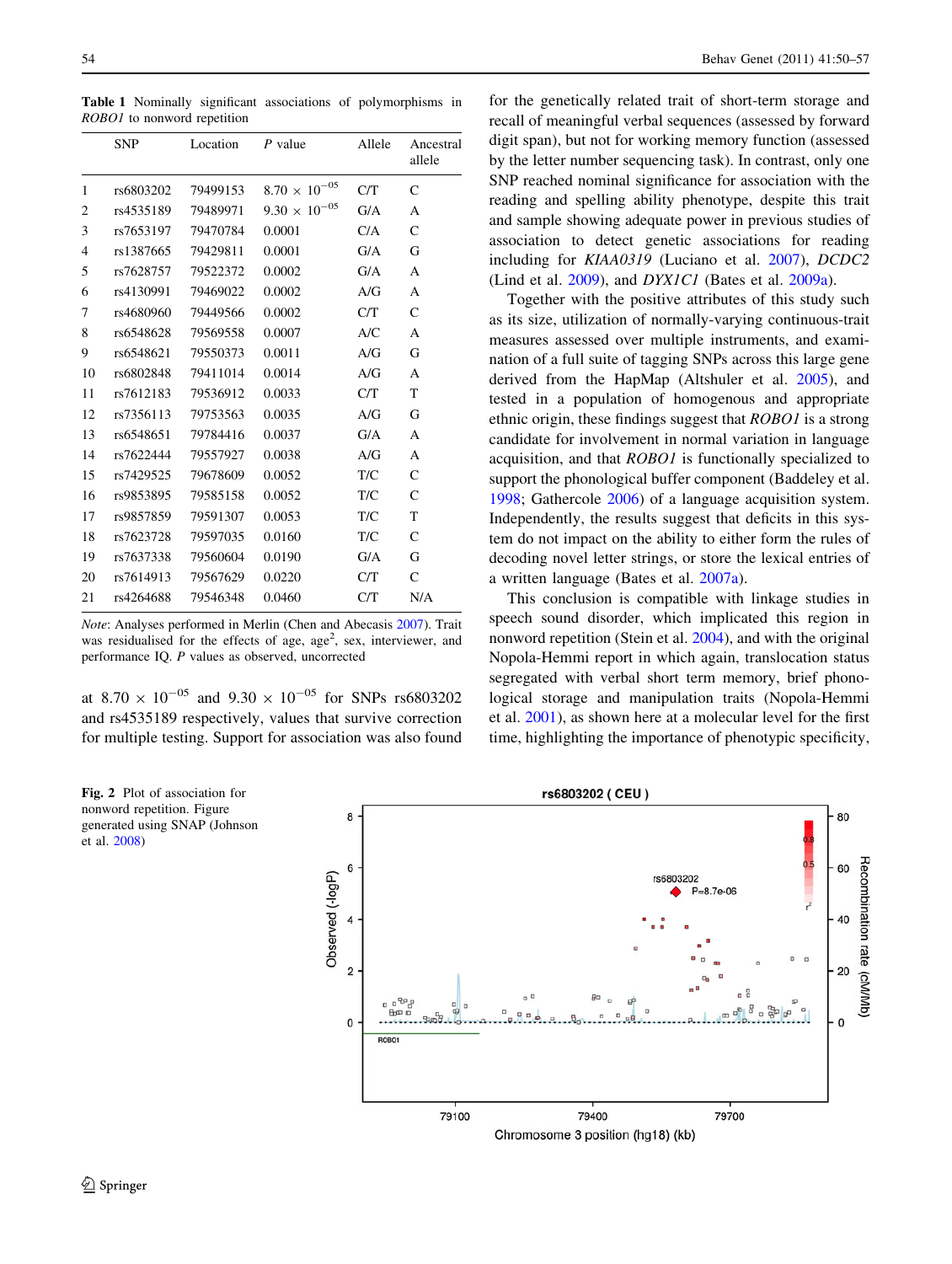<span id="page-5-0"></span>Table 2 Nominally significant associations of polymorphisms in ROBO1 to digits-forward memory span

|                | <b>SNP</b> | Location | P      | Allele | Ancestral<br>allele |
|----------------|------------|----------|--------|--------|---------------------|
| 1              | rs7644521  | 79784534 | 0.0002 | T/C    | T                   |
| 2              | rs4564923  | 79533095 | 0.0054 | G/A    | G                   |
| 3              | rs7653197  | 79470784 | 0.0057 | C/A    | $\mathsf{C}$        |
| $\overline{4}$ | rs7629503  | 79813292 | 0.0062 | G/T    | G                   |
| 5              | rs4680960  | 79449566 | 0.0070 | C/T    | $\mathsf{C}$        |
| 6              | rs4130991  | 79469022 | 0.0074 | A/G    | A                   |
| 7              | rs4264688  | 79546348 | 0.0074 | C/T    | N/A                 |
| 8              | rs7628757  | 79522372 | 0.0078 | G/A    | A                   |
| 9              | rs4535189  | 79489971 | 0.0084 | G/A    | A                   |
| 10             | rs6803202  | 79499153 | 0.0088 | C/T    | $\mathsf{C}$        |
| 11             | rs1387665  | 79429811 | 0.0111 | G/A    | G                   |
| 12             | rs7612183  | 79536912 | 0.0124 | C/T    | T                   |
| 13             | rs7614913  | 79567629 | 0.0160 | C/T    | $\mathcal{C}$       |
| 14             | rs9849596  | 79756484 | 0.0160 | A/G    | G                   |
| 15             | rs6802848  | 79411014 | 0.0170 | A/G    | A                   |
| 16             | rs9309828  | 79760774 | 0.0250 | G/A    | G                   |
| 17             | rs6548621  | 79550373 | 0.0380 | A/G    | G                   |
| 18             | rs7623728  | 79597035 | 0.0380 | T/C    | $\mathcal{C}$       |
| 19             | rs1447833  | 79039406 | 0.0420 | T/C    | T                   |
| 20             | rs9853895  | 79585158 | 0.0440 | T/C    | $\mathcal{C}$       |
| 21             | rs9857859  | 79591307 | 0.0440 | T/C    | T                   |
| 22             | rs723766   | 78657774 | 0.0470 | T/C    | Ċ                   |
|                |            |          |        |        |                     |

Note: Analyses performed in Merlin (Chen and Abecasis [2007](#page-6-0)). Trait was residualised for the effects of age, age<sup>2</sup>, sex, interviewer, and performance IQ. P values as observed, uncorrected

Table 3 Top ten associations for reading and spelling principal component and working memory (letter number sequencing)

| Reading and spelling PC |           | Working memory |           |  |
|-------------------------|-----------|----------------|-----------|--|
| <b>SNP</b>              | $P$ value | <b>SNP</b>     | $P$ value |  |
| rs1995402               | 0.040     | rs333491       | 0.004     |  |
| rs2608021               | 0.062     | rs9309819      | 0.021     |  |
| rs1489848               | 0.064     | rs11127636     | 0.023     |  |
| rs12107379              | 0.077     | rs162870       | 0.040     |  |
| rs11127664              | 0.080     | rs7644521      | 0.046     |  |
| rs7431092               | 0.109     | rs328049       | 0.053     |  |
| rs2304503               | 0.113     | rs1025946      | 0.055     |  |
| rs1865862               | 0.130     | rs7629503      | 0.057     |  |
| rs333491                | 0.132     | rs12054167     | 0.058     |  |

Note: Analyses performed in Merlin (Chen and Abecasis [2007](#page-6-0)). Trait was residualised for the effects of age, age<sup>2</sup>, sex, interviewer, and performance IQ. P values as observed, uncorrected

as found in other genetic associations with complex phenotypes—for instance memory and forgetting (Bates et al. [2009b\)](#page-6-0).

At a physiological level, the results suggest that while reading and spelling ability is likely dependent on local neuron-migration abnormalities as reflected in molecular layer ectopias and microgyria (Galaburda et al. [2006](#page-7-0)), neuronal migration in language is perhaps dependent on selection affecting longer range axonal guidance underpinning anatomical asymmetry, and, perhaps, related local dendritic guidance functions. The consistent finding of linkage around the region containing ROBO1 for dyslexia, combined with the surprising absence of even nominal support for association to reading and spelling ability in the present study suggests also that there may be a second gene, related to reading, in this region.

The weaker but significant link to short-term memory, but not for reading, further supports the independence of neuronal mechanisms supporting grapheme and lexical item storage from phoneme and syllabic manipulation. The finding is also relevant for understanding pleiotropy across cognitive mechanisms. For instance we recently showed that DYX1C1 is related to reading, but that an independent effect (tagged by SNP rs3743204) was associated with short-term memory, but not reading in the same sample (Bates et al. [2009a\)](#page-6-0). This suggests that gene-level analyses may suggest pleiotropy, but that distinct functional effects of mutations in this gene may mediate this gene-level pleiotropy. In the case of DYX1C1 it seems that TPRdomain mediated neuronal migration (Wang et al. [2006\)](#page-7-0) may be related to short-term storage.

How these SNPs operate at psychological level is clearly important. The specificity of the association for nonword repetition and lack of association to reading, digits span, and letter number sequencing allow a (necessarily speculative) account of the mental mechanisms affected by ROBO1 polymorphisms. Each of these tests of reading and language have significant perceptual and articulatory demands: nonword repetition, digit span, and letter number sequencing all depend on adequate perception of graphemic or phonemic stimuli, and the articulation of responses. While it may be that NWR s more sensitive to these processes, it seems likely that these input and output systems are not central to the role of the SNPs identified here. In specifying the Working Memory model, Baddeley was clear to distinguish the sub-system he calls the 'phonological buffer' (Baddeley et al. [1998\)](#page-6-0) from other elements of working memory (such as the central executive). Moreover the NWR task was designed by Gathercole and Baddeley precisely to be a sensitive indicator of the function of this phonological loop as a brief store of meaningless phonemes, independent of lexical support and the integrity of rehearsal mechanisms (Gathercole [2006\)](#page-7-0). It is therefore likely that ROBO1 SNPs identified here act primarily to reduce the size of the phonological buffer, without impacting significantly on rehearsal, lexical (as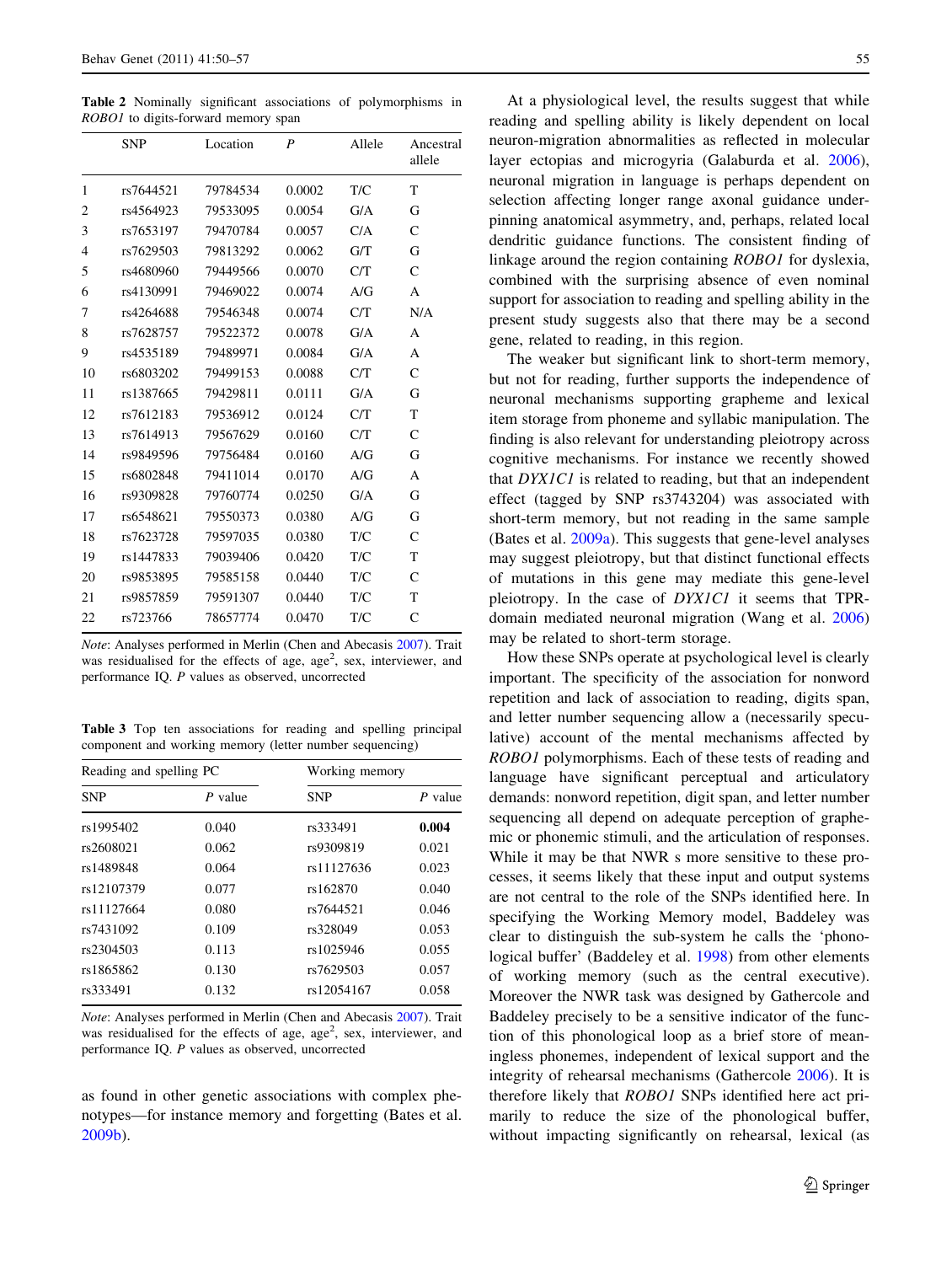<span id="page-6-0"></span>opposed to phoneme-level) storage or activation), executive tasks, or more peripheral perceptual or articulatory systems.

Finally, as the present findings are derived from normally varying language and short-term and working memory ability, they have additional implications for the etiology and biology of cognitive disability. The argument (Bates et al. 2007a; Shaywitz et al. [1992\)](#page-7-0) that dyslexia represents the low-tail of a normal distribution of reading ability in the population is strengthened, as supported by the utility of normal samples in genetic research on reading ability and dyslexia in linkage (Bates et al. 2007b) and association (Bates et al. 2009a; Luciano et al. [2007](#page-7-0); Paracchini et al. [2008\)](#page-7-0) studies. The implication then is that the ROBO1 influences both poor (Hannula-Jouppi et al. [2005;](#page-7-0) Stein et al. [2004\)](#page-7-0) and normally varying language ability, as shown here.

These results provide the first support for ROBO1 as a gene involved in a core trait underpinning acquisition of language, with a specific function in supporting a shortterm buffer for arbitrary phonological strings. Reduced effects of ROBO1 were observed for the processing of verbal meaningful strings and working with the stored contents of memory. These effects of ROBO1 appear to be unrelated to brain mechanisms underpinning reading ability, at least by adolescence. The results strongly support ROBO1 as the first gene discovered to be associated with language deficits affecting normal variation in language ability. Its functional role in neuronal migration underlying bilateral symmetry and lateralization of neuronal function suggests a role in the evolution of human language ability. Additional research is warranted to identify the specific mechanism of this association and to identify the basis of these effects including pleiotropy for short-term verbal memory.

Acknowledgments We wish to thank the twins and their parents for their co-operation; Anjali Henders and Megan Campbell for managing sample processing and DNA extraction; Alison Mackenzie for coordinating the reading test battery mail-out; Thanuja Gunasekera for coordinating the language test battery mail-out; Marlene Grace, Ann Eldridge and the research interviewers for data collection. We thank The Royal Society of Edinburgh, The Office of the Chief Scientist of Scotland, The Australian Research Council and National Health and Medical Research Council and for present and past support of this research. ML is a Royal Society of Edinburgh/Lloyds TSB Foundation for Scotland Personal Research Fellow.

#### References

- Altshuler D, Brooks LD, Chakravarti A, Collins FS, Daly MJ, Donnelly P (2005) A haplotype map of the human genome. Nature 437:1299–1320
- Andrews W, Liapi A, Plachez C, Camurri L, Zhang J, Mori S et al (2006) Robo1 regulates the development of major axon tracts

and interneuron migration in the forebrain. Development 133(11):2243–2252

- Andrews W, Barber M, Hernadez-Miranda LR, Xian J, Rakic S, Sundaresan V et al (2008) The role of Slit-Robo signaling in the generation, migration and morphological differentiation of cortical interneurons. Dev Biol 313(2):648–658
- Anitha A, Nakamura K, Yamada K, Suda S, Thanseem I, Tsujii M et al (2008) Genetic analyses of roundabout (ROBO) axon guidance receptors in autism. Am J Med Genet B Neuropsychiatr Genet 147B(7):1019–1027
- Baddeley A, Gathercole S, Papagno C (1998) The phonological loop as a language learning device. Psychol Rev 105(1):158–173
- Barber M, Di Meglio T, Andrews WD, Hernandez-Miranda LR, Murakami F, Chedotal A et al (2009) The role of Robo3 in the development of cortical interneurons. Cereb Cortex 19(Suppl 1): i22–i31
- Bates TC, Castles A, Coltheart M, Gillespie N, Wright M, Martin NG (2004) Behaviour genetic analyses of reading and spelling: a component processes approach. Aust J Psychol 56(2):115–126
- Bates TC, Castles A, Luciano M, Wright M, Coltheart M, Martin N (2007a) Genetic and environmental bases of reading and spelling: a unified genetic dual route model. Read Writ 20(1–2):147–171
- Bates TC, Luciano M, Castles A, Coltheart M, Wright MJ, Martin NG (2007b) Replication of reported linkages for dyslexia and spelling and suggestive evidence for novel regions on chromosomes 4 and 17. Eur J Hum Genet 15(2):194–203
- Bates TC, Luciano M, Wright M, Montgomery GW, Martin NG (2007c) Genetic architecture of language: phonological and lexical storage capacity deficits in specific language impairment & dyslexia. Paper presented at the 37th annual meeting of the behavior genetics association, Amsterdam, The Netherlands, 3–6 June 2007
- Bates TC, Luciano M, Wright MJ, Montgomery GW, Martin NG (2007d) Heritability of phonological storage deficits related to specific language impairment in reading ability. Paper presented at the Behavior Genetics Association 37th Annual Meeting, Amsterdam. Behav Genet 37:734–809
- Bates TC, Luciano M, Lind PA, Wright M, Montgomery GW, Martin NG (2008) Recently-derived variants of brain-size genes ASPM, MCPH1, CDK5RAP and BRCA1 not associated with general cognition, reading or language. Intelligence 36:689–693
- Bates TC, Lind PA, Luciano M, Montgomery GW, Martin NG, Wright MJ (2009a) Dyslexia and DYX1C1: deficits in reading and spelling associated with a missense mutation. Mol Psychiatry. doi:[10.1038/mp.2009.120](http://dx.doi.org/10.1038/mp.2009.120)
- Bates TC, Price JF, Harris SE, Marioni RE, Fowkes FG, Stewart MC et al (2009b) Association of KIBRA and memory. Neurosci Lett 458(3):140–143
- Benyamin B, McRae AF, Zhu G, Gordon S, Henders AK, Palotie A et al (2009) Variants in TF and HFE explain approximately 40% of genetic variation in serum-transferrin levels. Am J Hum Genet 84(1):60–65
- Box GEP, Cox DR (1964) An analysis of transformations. J R Stat Soc B 26:211–246
- Castles A, Coltheart M (1993) Varieties of developmental dyslexia. Cognition 47(2):149–180
- Chen WM, Abecasis GR (2007) Family-based association tests for genomewide association scans. Am J Hum Genet 81(5):913–926
- Cope NA, Hill G, van den Bree M, Harold D, Moskvina V, Green EK et al (2005) No support for association between Dyslexia Susceptibility 1 Candidate 1 and developmental dyslexia. Mol Psychiatry 10(3):237–238
- Dahdouh F, Anthoni H, Tapia-Paez I, Peyrard-Janvid M, Schulte-Korne G, Warnke A et al (2009) Further evidence for DYX1C1 as a susceptibility factor for dyslexia. Psychiatr Genet 19(2):59–63